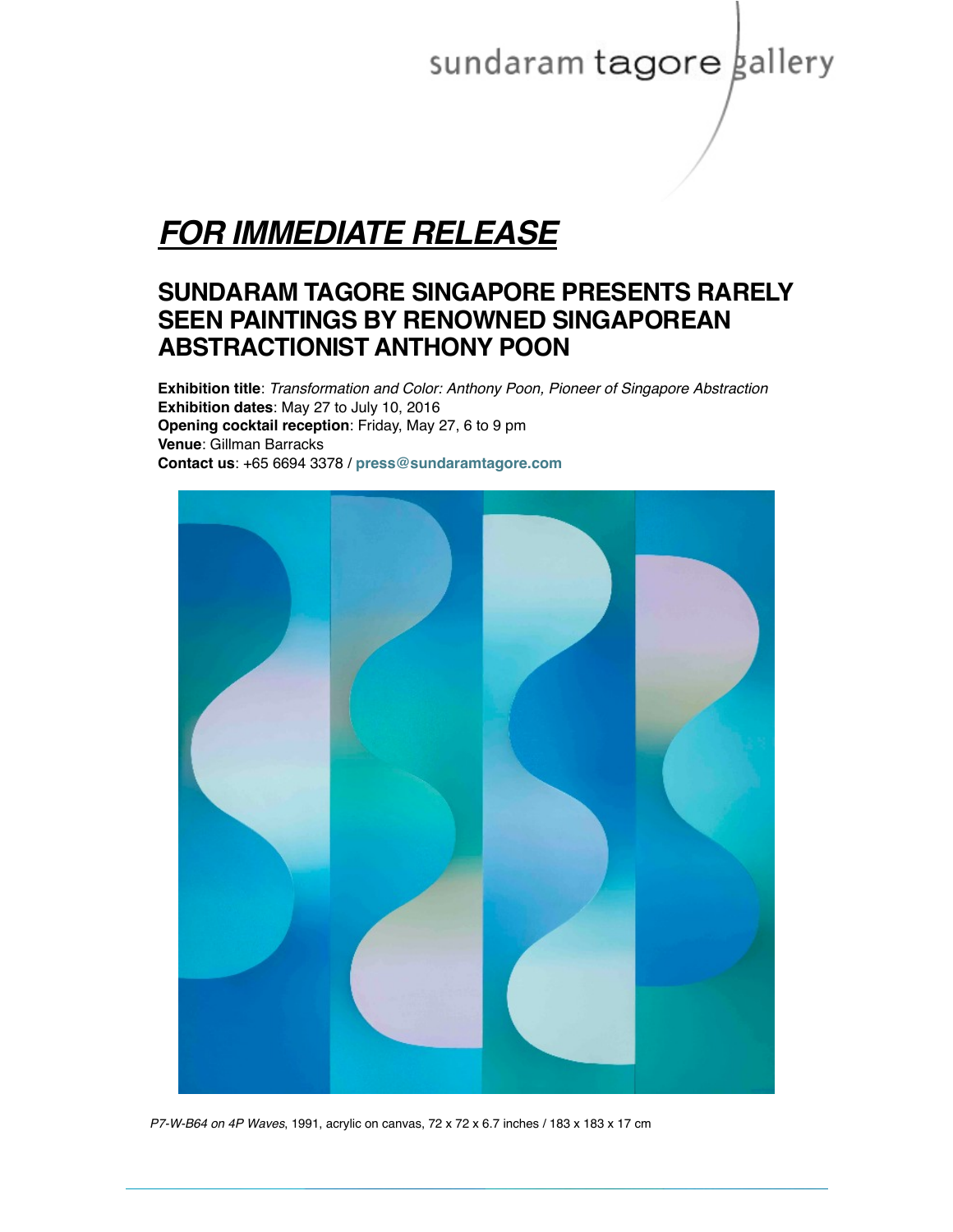**Singapore, April 26, 2016**—Sundaram Tagore Singapore is pleased to present a selection of rarely seen works by the renowned Singaporean abstractionist Anthony Poon (1945–2006). Held in collaboration with the artist's estate, the show brings to the public eye one of the most significant figures in modern Asian art history. Although Poon is widely recognized for his large-scale sculptural commissions, this show returns the focus to his painting practice. Historic canvases from the artist's *Wave* series among other formative works will be on view for the first time since his 2009 retrospective mounted by the National Gallery Singapore.

A pioneer of his generation, Poon broke new ground in the 1970s and '80s, one of the most vibrant periods of Singaporean art. Known for his unswerving commitment to abstraction, he built a reputation for his luminous compositions of line and color.

This exhibition focuses on a critical period of Poon's oeuvre, which began in 1971 upon his return from his studies in London. Living abroad had an indelible impact on the young artist who was exposed to artistic currents sweeping Europe including Geometric Abstraction, Hard-Edge painting and Op Art.

By the time Poon resettled in Singapore, his practice had transformed dramatically. His first major body of work, which he initiated in London, was the Kite series. Drawing on the traditional motifs of Malay kites, he created geometrically shaped canvases filled with patterns of optical complexity. Yet it was his next series of Wave paintings that would define his career. Inspired by the curvilinear form of frequency waves, the canvases consisted of undulating, billowing planes of color. Rebelling against the static nature of painting, he filled the works with movement and light.

In the '80s, Poon broke free of the constraints of the two-dimensional surface and began creating relief paintings using aluminum strips that perforated stretched canvas forming an armature. Through these three-dimensional works, Poon toyed with optical effects and spatial perceptions of painting. Highly experimental, these paintings were the precursors to his monumental public sculptures.

In tracing the development of his celebrated Wave series alongside other key works in his career, this exhibition celebrates the singular path Poon paved in the development of abstract art in Asia.